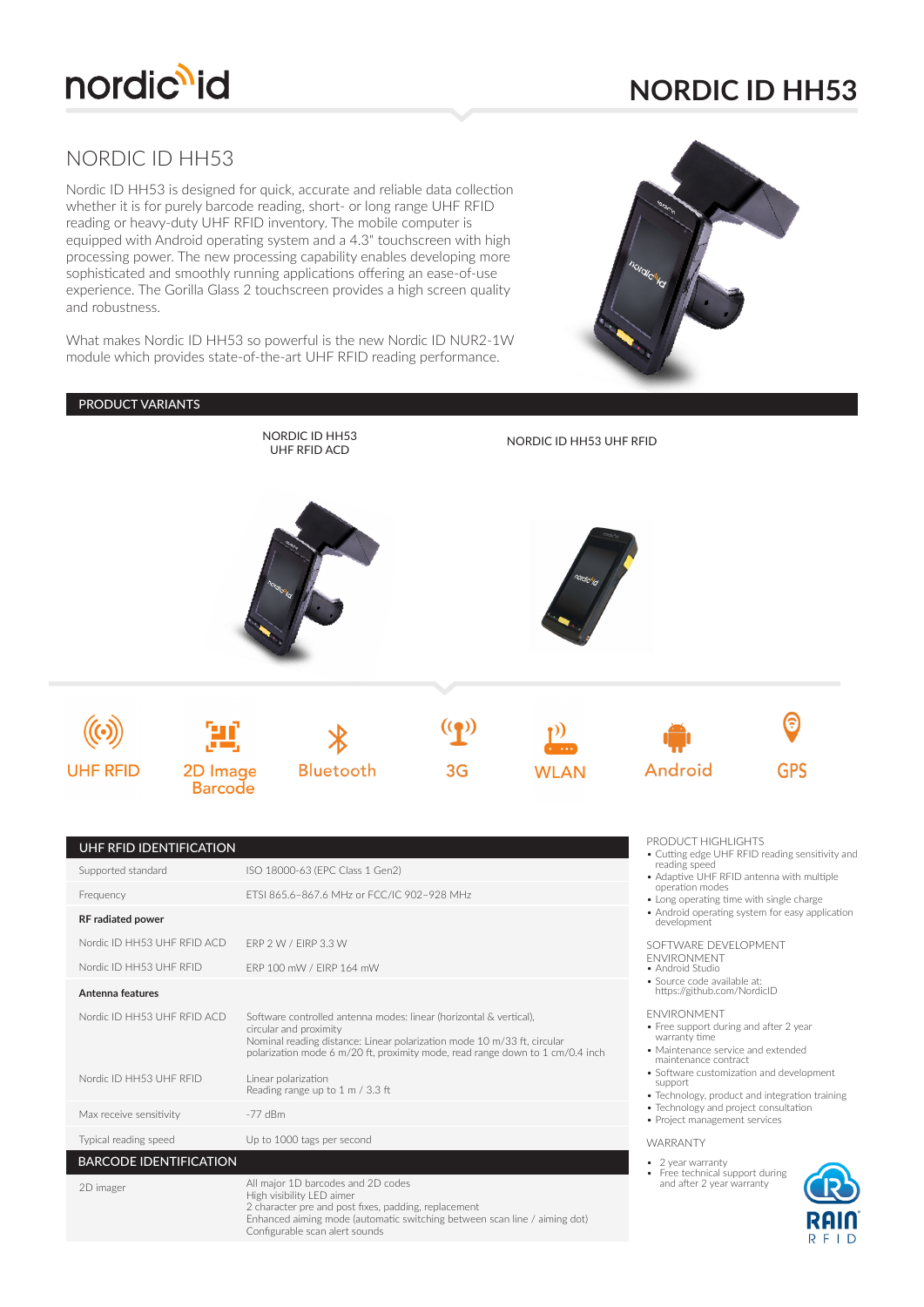# nordic<sup>1</sup>id

## **NORDIC ID HH53**

### PLATFORM

| <b>RFID</b>                                         |                             | Nordic ID NUR2-1W reader module                                                                                                             |  |  |  |  |
|-----------------------------------------------------|-----------------------------|---------------------------------------------------------------------------------------------------------------------------------------------|--|--|--|--|
| CPU                                                 |                             | Quad-Core ARM Cortex-A9 1GHz                                                                                                                |  |  |  |  |
| Operating system                                    |                             | Android 6                                                                                                                                   |  |  |  |  |
| Memory                                              |                             | 1 GB RAM<br>8 GB Flash (>5GB available storage)                                                                                             |  |  |  |  |
| Sensors                                             |                             | Accelerometer and ambient light sensor for display<br>backlight adjustment                                                                  |  |  |  |  |
| <b>USER INTERFACE</b>                               |                             |                                                                                                                                             |  |  |  |  |
| Display                                             |                             | 4,3" WVGA capacitive touch screen, 800 x 480 pixels, 262k colors<br>Adjustable LED backlight, Daylight readable (Blanview), Gorilla glass 2 |  |  |  |  |
| Keypad                                              |                             | 5 buttons below the display and trigger buttons                                                                                             |  |  |  |  |
| Signals and indicators                              |                             | Speaker for audible signals and vibra for haptic feedback                                                                                   |  |  |  |  |
| <b>CONNECTIVITY</b>                                 |                             |                                                                                                                                             |  |  |  |  |
| Wireless WAN (optional)                             |                             | 3G UMTS / HSDPA (900/2100 MHz)<br>GPRS / EDGE (900/1800 MHz)                                                                                |  |  |  |  |
| GNSS (optional)                                     |                             | Assisted GPS & GLONASS (available only in wireless WAN variant)                                                                             |  |  |  |  |
| Wireless   AN                                       |                             | IEEE 802.11 a/b/g/n. Dual band WLAN, supports 2.4 GHz and 5 GHz networks                                                                    |  |  |  |  |
| <b>Wireless PAN</b>                                 |                             | Bluetooth 4.2 Class 2<br>Classic and Low Energy modes supported                                                                             |  |  |  |  |
| LAN                                                 |                             | Ethernet 10/100 Mbps via desktop charger (sold separately)                                                                                  |  |  |  |  |
| PAN                                                 |                             | USB 2.0 via micro USB connector<br>Desktop charger provides USB connectivity via micro USB connector                                        |  |  |  |  |
| <b>POWER</b>                                        |                             |                                                                                                                                             |  |  |  |  |
| <b>Battery</b>                                      |                             |                                                                                                                                             |  |  |  |  |
|                                                     | Nordic ID HH53 UHF RFID ACD | Rechargeable, removable Lithium-Ion battery 7000 mAh, 3.7 V<br>Up to 12 h in intensive use                                                  |  |  |  |  |
| Nordic ID HH53 UHF RFID                             |                             | Rechargeable, removable Lithium-Ion battery 3500 mAh, 3.7 V<br>Up to 8 h in intensive use                                                   |  |  |  |  |
| Charging                                            |                             |                                                                                                                                             |  |  |  |  |
|                                                     | Nordic ID HH53 UHF RFID ACD | Charging over desktop charger (0 to 100 %) 6-12 h<br>Charging over micro USB connector (0 to 100 %) 6-12 h                                  |  |  |  |  |
| Nordic ID HH53 UHF RFID                             |                             | Charging over desktop charger (0 to 100 %) 3-6 h<br>Charging over micro USB connector (0 to 100 %) 3-6 h                                    |  |  |  |  |
| External power supply                               |                             | AC adapter for desktop charger: input 100-240 VAC, 1 A, 50-60 Hz /<br>output 5,2 VDC, 3 A, 15 W / Power adapter for EU, UK or US            |  |  |  |  |
| Backup battery / batteries                          |                             | Back-up battery for real-time clock: keeps time for 200 days                                                                                |  |  |  |  |
| <b>SIZE AND WEIGHT</b>                              |                             |                                                                                                                                             |  |  |  |  |
| <b>Dimension</b>                                    |                             |                                                                                                                                             |  |  |  |  |
|                                                     | Nordic ID HH53 UHF RFID ACD | (H) 196 x (W) 83/91 x (D) 21/135 mm / (H) 7.7 x (W) 3.3/3.6 x (D) 0.8/5.3 inch                                                              |  |  |  |  |
| Nordic ID HH53 UHF RFID                             |                             | (H) 158 x (W) 83 x (D) 21 mm / (H) 6.2 x (W) 3.3 x (D) 8.3 inch                                                                             |  |  |  |  |
| Weight                                              |                             |                                                                                                                                             |  |  |  |  |
|                                                     | Nordic ID HH53 UHF RFID ACD | 550 g / 19 oz                                                                                                                               |  |  |  |  |
| Nordic ID HH53 UHF RFID                             |                             | 320 g / 11.3 oz                                                                                                                             |  |  |  |  |
| <b>DROP AND SHOCK</b><br>Drop and impact resistance |                             |                                                                                                                                             |  |  |  |  |
| Nordic ID HH53 UHF RFID ACD                         |                             | 1.2 m / 3 ft                                                                                                                                |  |  |  |  |
| Nordic ID HH53 UHF RFID                             |                             | 1.5 m / 4 ft                                                                                                                                |  |  |  |  |
|                                                     |                             |                                                                                                                                             |  |  |  |  |
| ESD                                                 | Contacts                    | $+/- 4kVdc$                                                                                                                                 |  |  |  |  |